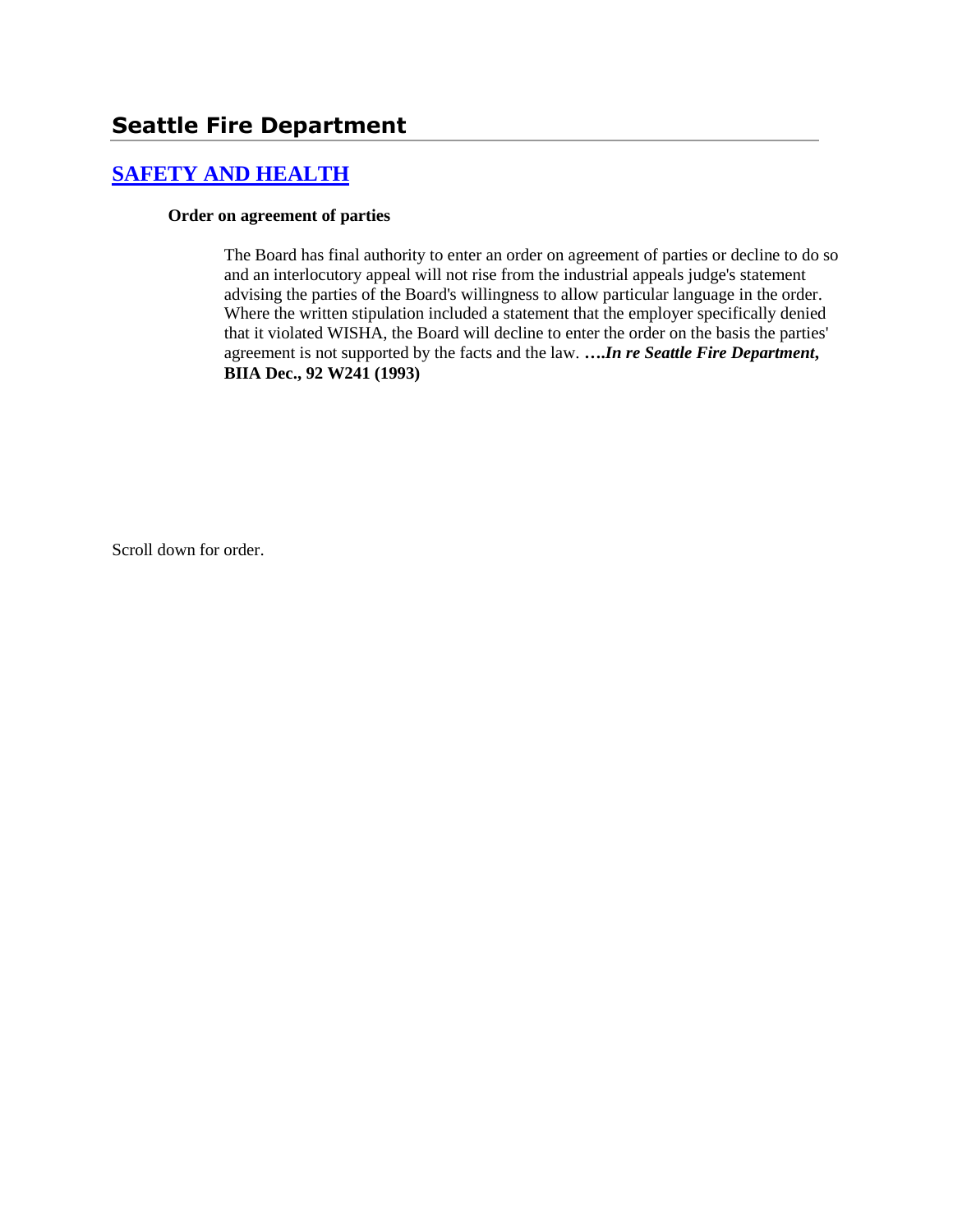#### **BEFORE THE BOARD OF INDUSTRIAL INSURANCE APPEALS STATE OF WASHINGTON**

**)**

**) )**

## **IN RE: SEATTLE FIRE DEPARTMENT ) DOCKET NO. 92 W241**

**ORDER DECLINING TO ENTER ORDER ON AGREEMENT OF PARTIES**

**CITATION & NOTICE NO. 115509416**

APPEARANCES:

Employer, Seattle Fire Department, by Claude Harris, Chief, and Seattle City Attorney, per

Helaine Honig, Assistant

Employees of Seattle Fire Department, by Seattle Fire Fighter Union, Local 27, per Tony Vivenzio and Jim Fossos

Department of Labor and Industries, by Office of the Attorney General, per Aaron Owada, Assistant

This is an appeal filed by the employer, Seattle Fire Department, on September 16, 1992 with the Safety Division of the Department of Labor and Industries and transmitted to this Board on September 29, 1992. The employer appealed Citation and Notice No. 115509416 issued by the Department of Labor and Industries on August 25, 1992. The Citation and Notice alleged that the Seattle Fire Department had committed four serious violations of regulations promulgated under the authority of the Washington Industrial Safety and Health Act [hereafter "WISHA"]. The Citation and Notice assessed penalties in the sum of \$2,430.00 and set an abatement date of September 27, 1992 for all violations.

This matter is before the Board pursuant to the parties' Interlocutory Appeal of a ruling made by our Industrial Appeals Judge. The parties submitted a written request that we enter an Order on Agreement of Parties in accordance with the written Agreement of Parties. The Agreement of Parties has been signed by all interested parties. The Industrial Appeals Judge assigned to this appeal had advised the parties, in writing, that this Board does not allow "exculpatory language" in the form of a nonadmissions clause to be included in agreements which form the basis of our final decision and order. The Chief Industrial Appeals Judge, on August 30, 1993, declined the request for interlocutory review. He appropriately forwarded the written agreement to this Board for its consideration of whether a final decision and order should be entered in accord with that written agreement.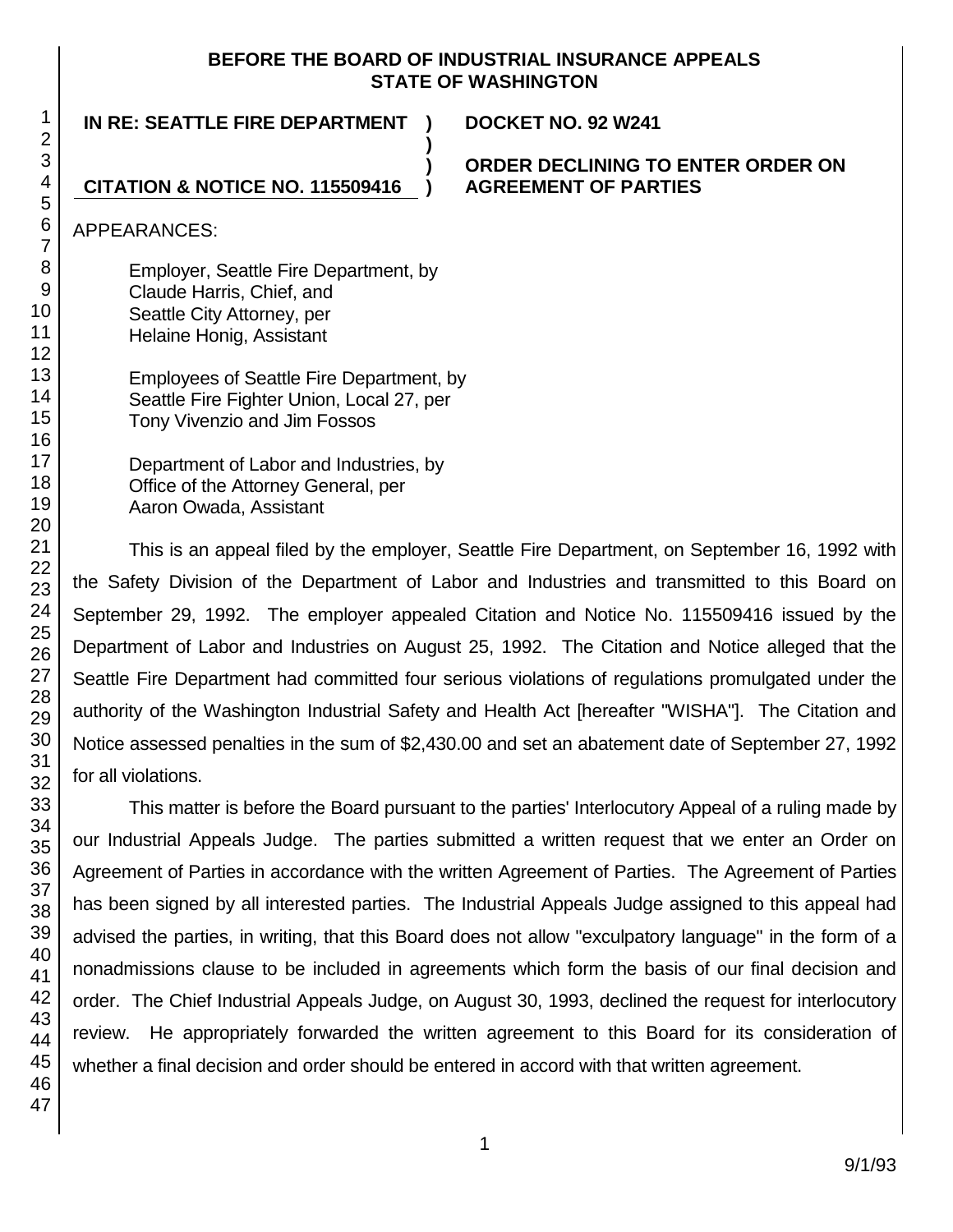l

The statement, regarding nonadmissions clauses, included in the Industrial Appeals Judge's letter of August 10, 1993 is accurate, but we believe it should be clarified. It appears that the Industrial Appeals Judge orally advised the parties that the Board would not "issue an order on agreement of parties" and that the matter would be referred to the hearings process. Interlocutory Appeal and Affidavit at 2. In fact, the Industrial Appeals Judge should have submitted the written agreement to this Board for its review and consideration. An Order on Agreement of Parties is a final decision and order of the Board. It is not signed by an Industrial Appeals Judge. When parties to an appeal seek an Order on Agreement of Parties, only the Board has final authority to enter such an order or decline to do so, as we do in this appeal. Our authority to enter final orders is imposed by the Legislature. We will enter orders based on the parties' agreement, so long as we find the agreement "is in conformity with the law and the facts." RCW 51.52.095(1).<sup>1</sup> As a result, we have reviewed the written agreement to determine if it is in conformity with both the law and the facts as presented to us.

The written stipulation proposed as the basis for this Board's Order on Agreement of Parties includes the following provision:

> The parties agree that there exists a serious and bona fide dispute as to the above-listed violation and the facts relied on by the Department in its support. The Seattle Fire Department specifically denies any claim that it acted in violation of WAC 296-62-3112 or any other law or regulation. . . . [T]he payment of the penalty and the signing of this agreement are not an admission by the Seattle Fire Department of any violation of the Washington Industrial Safety and Health Act, nor is it an admission of the allegations or conclusions set forth in the Citation. However, nothing shall limit the Department's ability to use the affirmation of the violations contained in this Agreement of Parties in future proceedings brought under Chapter 49.17 RCW.

Agreement of Parties at 3-4. (Emphasis added).

After a thorough review of the written agreement and the assertions set forth in the interlocutory appeal, we conclude that it is fundamentally inconsistent to assert a lack of wrongdoing while acquiescing to an affirmance of the Citation and Notice. If the employer does not admit the violations occurred or that there exists sufficient evidence to support a finding that the violations occurred, we

<sup>&</sup>lt;sup>1</sup>This is consistent with the directive of RCW 49.17.140(3) that the Board shall "make disposition of the issues in accordance with procedures relative to contested cases appealed to the state board of industrial insurance appeals."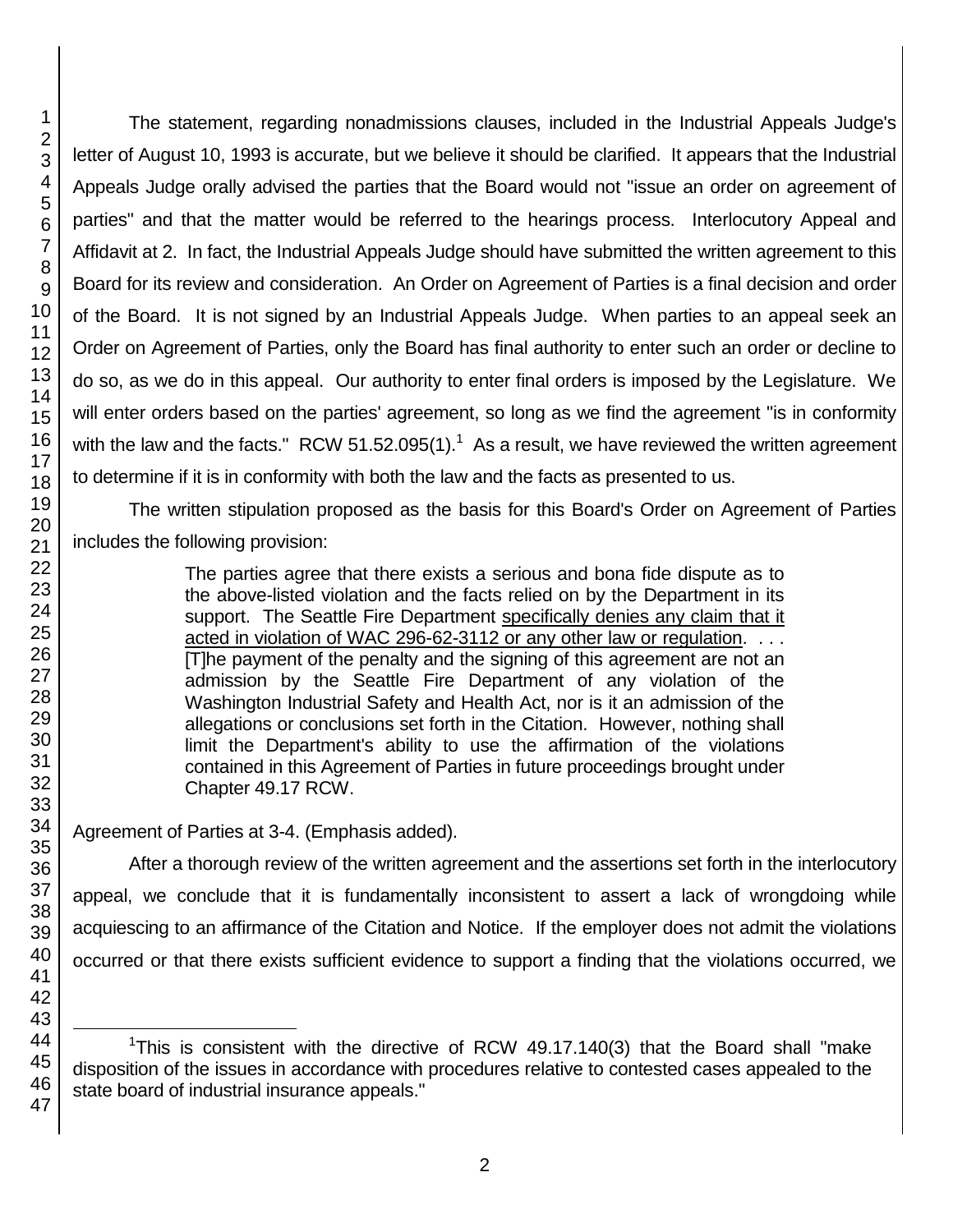cannot affirm the Citation and Notice based upon a factual showing (by means of a non-admissions clause) that the violations may not have occurred.

The Department has repeatedly asserted that nonadmissions clauses, or exculpatory language, may appropriately be included in Board orders. In re General Plastics Manufacturing Company, Dckt. No. 92 W018 (1993). In making the argument, the Department relies on decisions entered by the OSHA Review Commission. See e.g., Farmers Export Company, 8 OSHC 1655 (1980). As we have noted in other appeals, the legislature included several variations in WISHA which do not appear in the federal OSHA. Those "variations from the federal scheme are, in our view, significant." In re Ledcor Industries, Dckt. No. 91 W058 (June 5, 1992).

#### As we stated in Ledcor:

[T]he better view of legislative intent is that we would handle the settlement of contested WISHA cases just as we would handle the settlement of any other type of contested case within our jurisdiction.

### Id. at 9.

The Agreement of Parties proposed in this appeal is supportive of the underlying purposes of WISHA in that it is clearly designed to enhance workplace safety. For that reason, we are initially inclined to enter the Order on Agreement of Parties. Inclusion of the exculpatory language, however, renders the agreement inconsistent with the facts. In light of the Legislature's directive that our Orders on Agreement of Parties be in conformity with both the law and the facts, we must decline to enter the Order on Agreement of Parties based on an agreement that clearly tries to achieve an inconsistent result by both denying the occurrence of actions in violation of WISHA and affirming the Citation and Notice.

This Board is committed to the purposes of WISHA and is more than willing to enter agreed orders so long as they conform to the law and the facts! We recognize that the parties have attempted to resolve this appeal in a manner which best promotes workplace safety. Unfortunately, the inclusion of the nonadmissions clause effectively negates the noteworthy purposes of the written agreement.

We hold that no Order on Agreement of Parties can or will be entered by this Board unless it conforms with the law and the facts. In so holding, we encourage the parties to explore all the mechanisms available for resolving their dispute. The remedies available before this Board include orders: affirming the Citation and Notice; modifying the terms of the citation and then affirming the Citation and Notice as modified; vacating the Citation and Notice; and remanding the matter to the